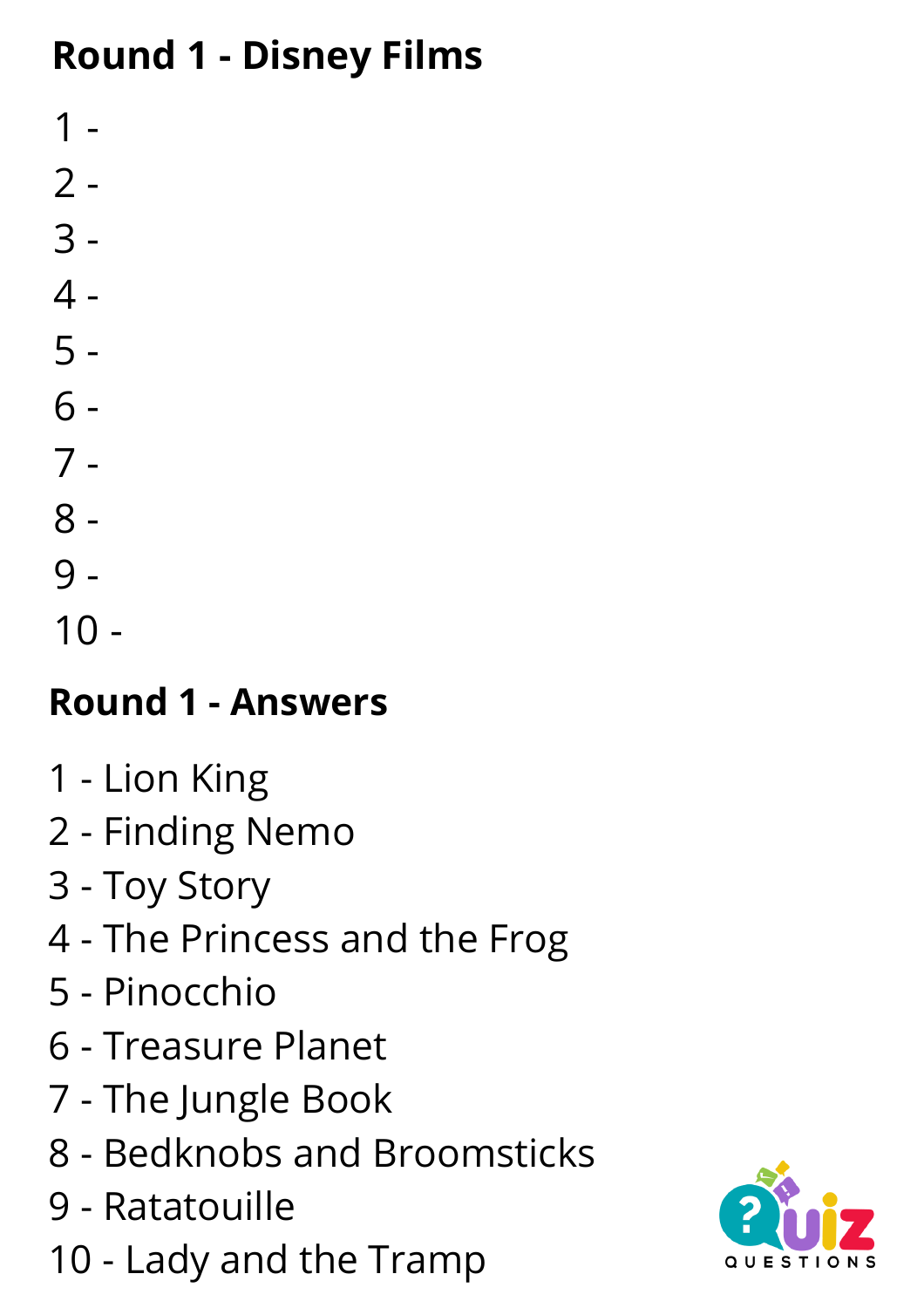### **Round 2 - Horror Films**

 - - - - - - - - -

 $10 -$ 

### **Round 2 - Answers**

- The Silence of the Lambs
- Bird Box
- Ghost Rider
- The Birds
- Candyman
- Scream
- Interview With The Vampire
- Silent Hill
- American Psycho
- The Cabin in the Woods

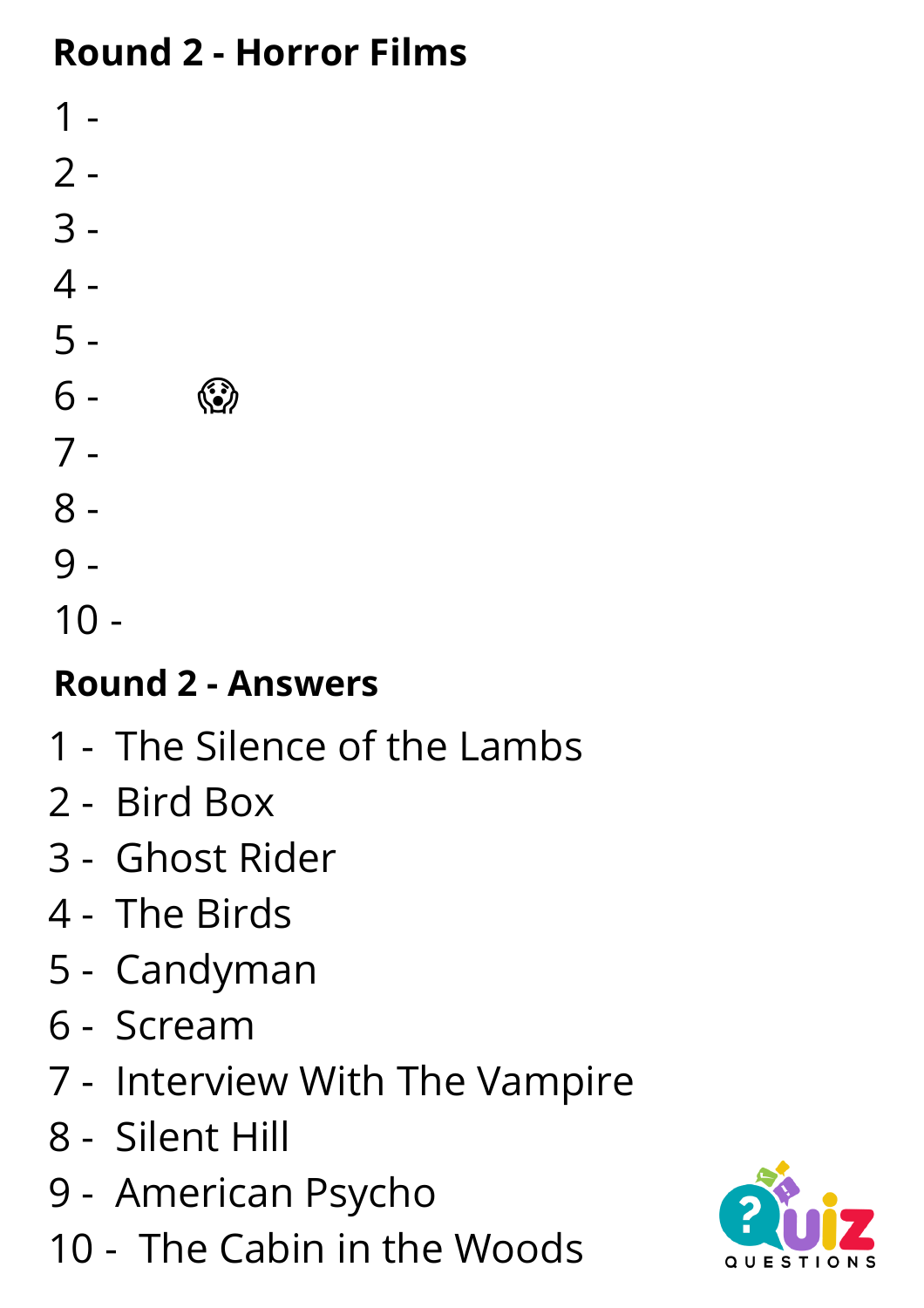### **Round 3 - Action Movies**

 - - - - - - - - - **1️⃣ 3️⃣** -

# **Round 3 - Answers**

- Blade Runner
- Aquaman
- Lord of the Rings
- Freaky Friday
- Captain America
- Ghostbusters
- Robocop
- Top Gun
- Apollo 13
- Ocean's Eleven

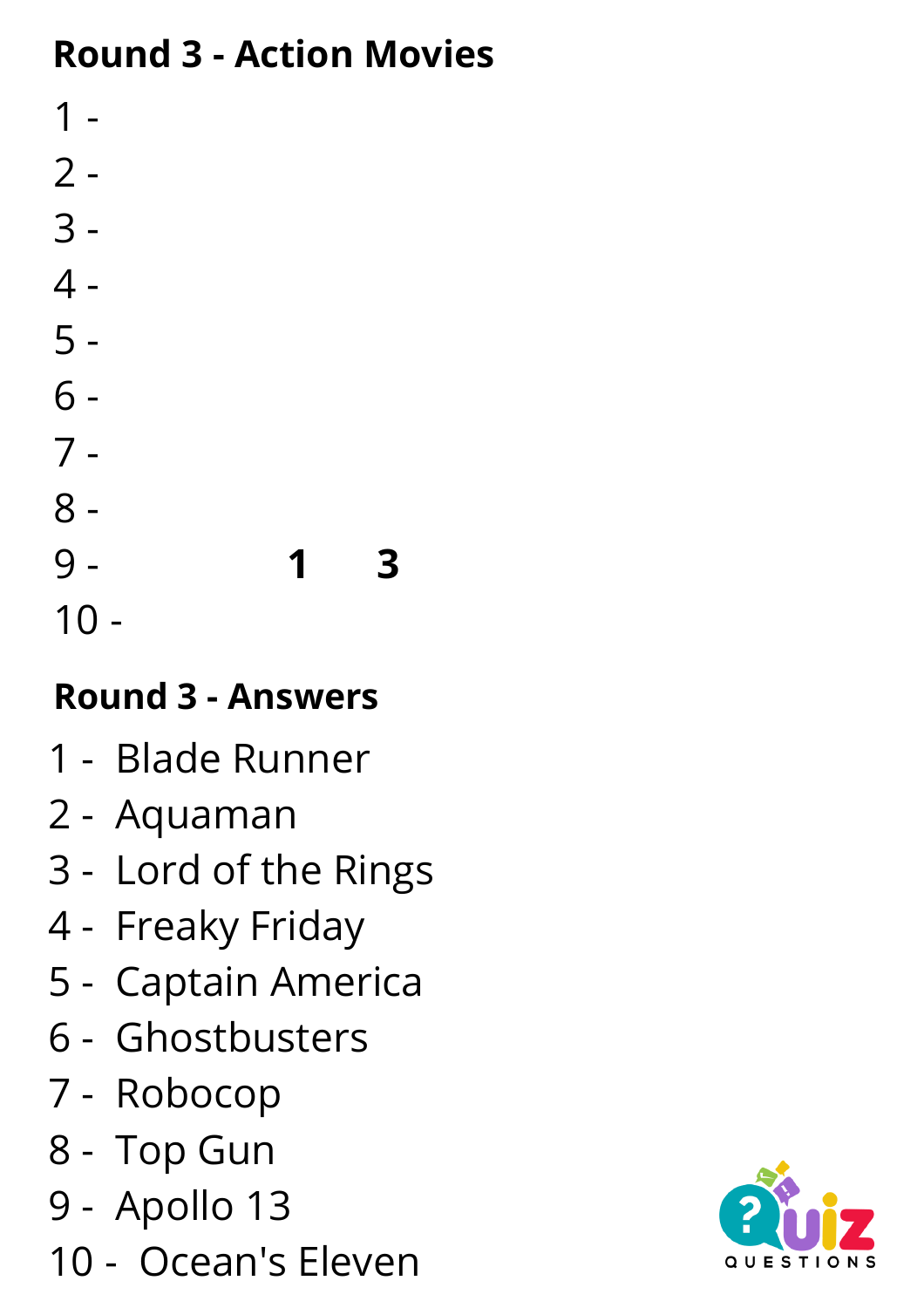#### **Round 4 - Kids & Animated Films**

- -
- -
- -
- ❄️
- 
- -
- -
- -
- -
- $10 -$

# **Round 4 - Answers**

- Charlie and the Chocolate Factory
- Happy Feet
- Kung Fu Panda
- UP
- Polar Express
- Ratatouille
- Chicken Run
- Antz
- The [Witches](https://www.imdb.com/title/tt0100944/)
- Puss in Boots